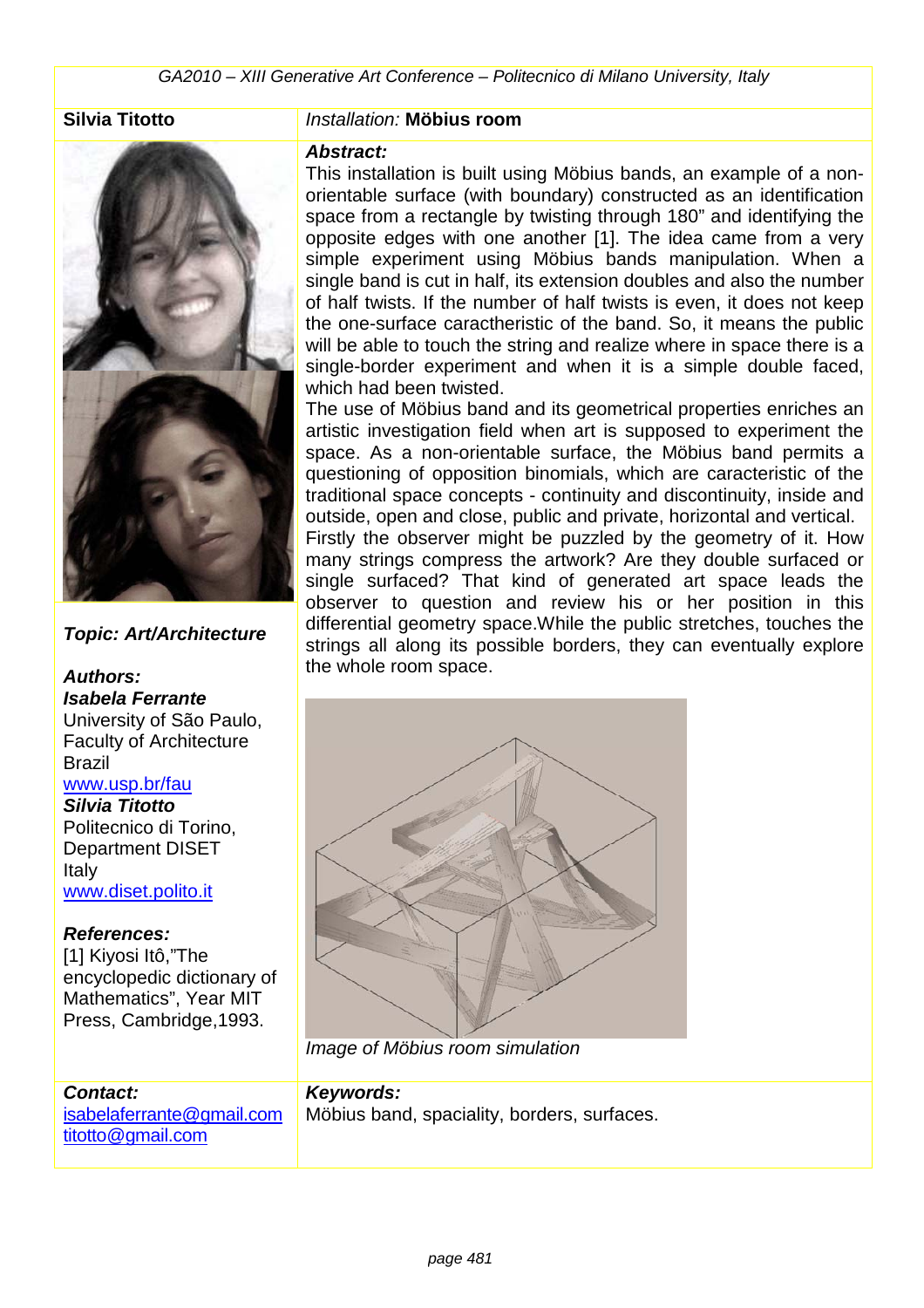# **Installation artwork: Möbius Room**

**Isabela Ferrante, Arch., Acad. Ms.** *University of São Paulo, Faculty of Architecture, Brazil e-mail: isabelaferrante@gmail.com*

**Silvia Titotto, Arch., Ms., Acad. PhD.**

*University of São Paulo, Faculty of Architecture, Brazil and Politecnico di Torino, DISET, area of Technological Innovation for Built Environment, Italy e-mail: titotto@gmail.com*

# **Abstract**

This installation is built using Möbius bands, examples of single boundary nonorientable surfaces constructed as an identification space from a rectangle by twisting through 180" and identifying the opposite edges with one another. The idea came from a very simple experiment using Möbius bands manipulation. When a single band is cut in half, its extension doubles and also the number of half twists. If the number of half twists is even, it does not keep the one-surface feature of the band. So, it means the public will be able to touch the string and realize where in space there is a single-border experiment and when it is a simple double faced, which had been twisted. The use of Möbius band and its geometrical properties enriches an artistic field investigation when art is supposed to experiment the space. As a non-orientable surface, the Möbius band permits a questioning of opposition binomials, which are characteristic of the traditional space concepts continuity and discontinuity, inside and outside, open and close, public and private, horizontal and vertical. Firstly the observer might be puzzled by the geometry of it. How many strings compress the artwork? Are they double surfaced or single surfaced? That kind of generated art space leads the observer to question and review his or her position in this differential geometry space. While the public touches and stretches the strings all along its possible borders, they can eventually explore the whole room space.

**Keywords**: Möbius band, spaciality, borders, surfaces.

# **1. Introduction**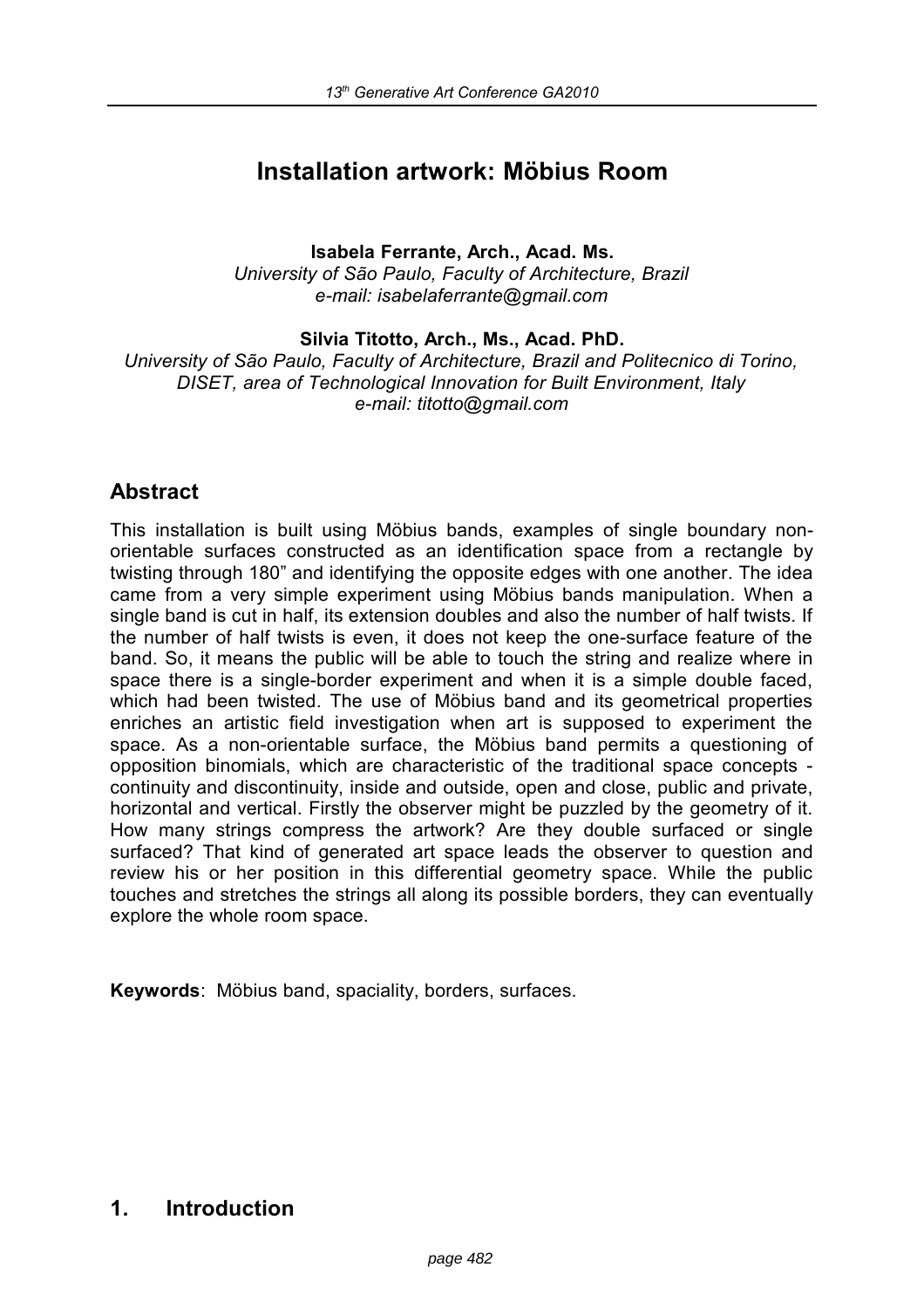This installation artwork aims to generate some site of experimentation space with spectator participation from topological properties of the Möbius band – alternatively written "Moebius" as well as Möbius strip [1]. We have started from the transference of concepts from Mathematics to Art willing to cause a rupture with the passive position of the observer in front of the artwork, favouring the active spatial experience and actioning the body as perceptive tool. Here we understand the body according to the phenomenological study of Merleau-Ponty [2] about Perception – the phenomenological body expressed by the *body schema* as the main spatial subject reference, and from where the perception occurs.

# **2. Motivation**

Dialogs between the art field and other knowledge areas are part of a historical process of majors approximation, which takes part specially in the contemporaneity. The incorporation of external concepts to the specific field of the artwork adds up to the material for discussion and investigation in the artistic field and ends up contributing for new perceptions, to instigate the creation and to enable new interpretations of the artistic object.

The contact with scientific innovations in Physics, Chemistry and Mathematics have opened more and more doors within the Visual Arts context, perhaps because science in the contemporaneity is validating a more complex reality conceptualization. In the regard of Quantum Physics, Chaos Theory, Fractals and Topology, in opposition to the linear causal schemes with which the Cartesian objectivity revolutionized the knowledge throughout the centuries, the reality shows up to us more and more complex and fascinating.

The artistic production as human and cultural product has always put itself in line with the scientific production and its timeline. Even without any intentions of the ineglectable "zeitgeist" reoccurrences, the contemporary artistic production before this new complex reality also retro-feeds and reverberates the concepts that come originally from the sciences.

Among the great mathematical developments of the XX century, one can mention those of topology. The study of topology offers for the installation artwork here proposed an extremely rich field with new possibilities of spatial relations, from the Möbius band (used in this work as our main reference for the space design) to the studies beyond fourth dimension, it lays in the topology the challenge of conceptions and limitations of the Euclidean geometry and the Cartesian plan.

# **3. Rubber-sheet features**

Topology is in the field of the non-Euclidean geometries. Also known as "rubbersheet geometry", topology, roughly saying, does not worry about sizes and proportions, its objects can be imagined as those built with stretch performance materials, resulting in the verification of similarity between geometric forms considered distinct if thought in relation to axioms of Euclidean geometry [3]. It interests less to topology the shape though more the relations among comprehended points in that shape, so topology permits that deformations happen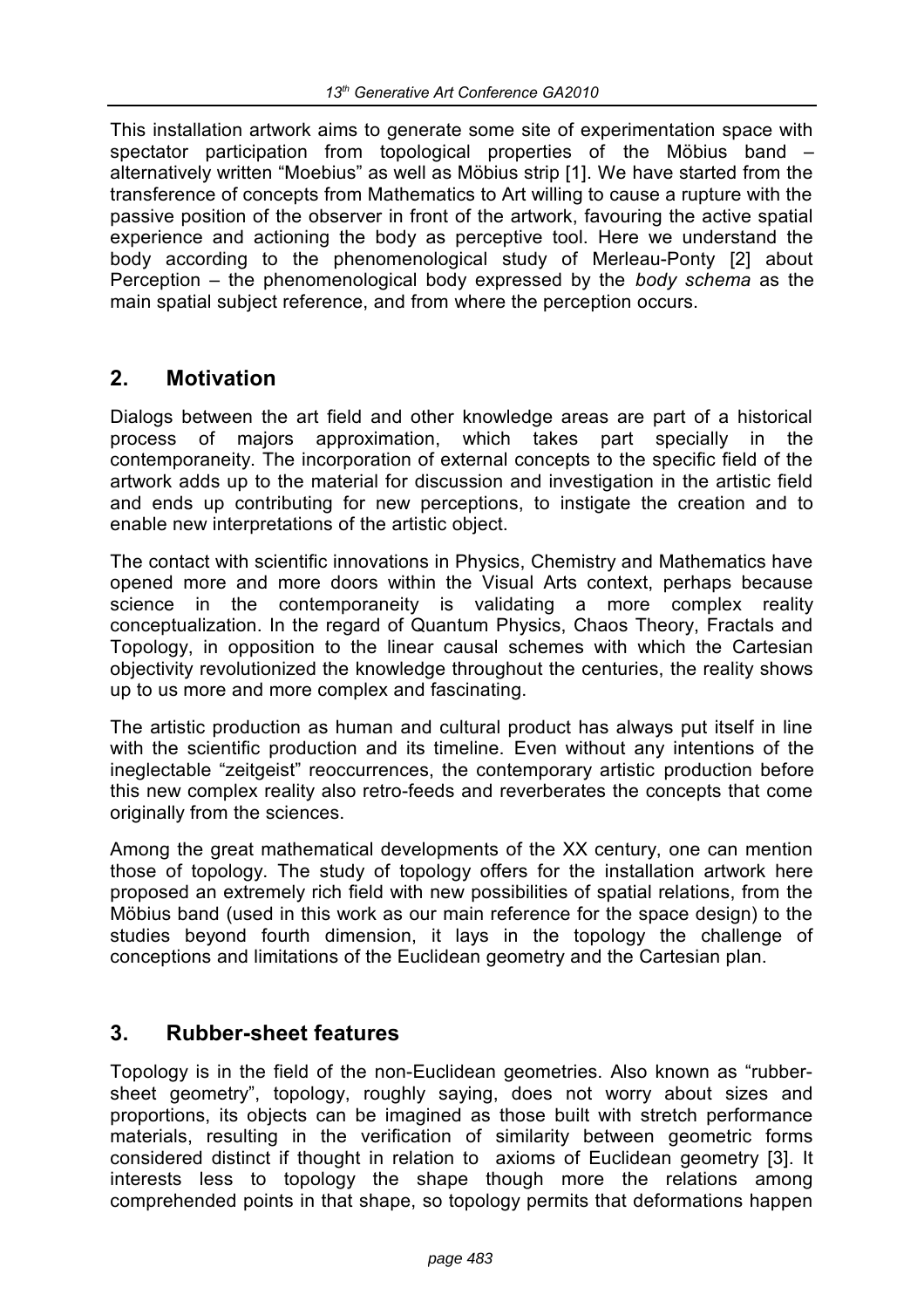altering the geometry or the shape of surfaces without their topological alteration, what makes possible two geometrically different surfaces to be considered equivalent. Stretching or shrinking, twisting or even cutting and pasting a surface if kept the same orientation are valid deformations in the topology field.

The topology with its study of surfaces transformations comprehends the geometric shapes as a phenomena, as something that develops along time [4], the rigid shapes themselves do not matter, a circle or a square if cut in a elastic and infinitely deformable matter acquire the property of assuming other configurations, and they are closer among themselves rather than traditional geometry would admit. In the words of Henri Poincaré, they permit the comprehension of this concept of shape transformation, in a more clear way exactly by the translation of the concept to the art field.

> "Let`s suppose any model and a copy of this model recopied by a clumsy designer. The proportions are changed, the lines traced by a trembling hand suffer unpleasant deviations and present disastrous curvatures. From the point of view of metric geometry the two figures are not equivalent, but they are, rather, from the standpoint of *Analysis situs"* [5].

For the installation artwork proposed here, we are interested especially in the study of the surfaces by topology, and above all, the properties and characteristics of the Möbius band, a single border non-orientable surface, and the reflections about space that it brings along. The study of surfaces, of transformations of a surface one another and their classifications occupy a very important part of topology investigation and it is extremely rich in the transference of concepts to the tridimentional art and the subject experience.

Surfaces, either in Euclidean geometry or in topology, are geometric objects whose dimensions of length and width are related to thickness, in other words, they only have dimensions x and y. Considering an inhabitant of a fictitious surface, he would only be able to move within two degrees of freedom, front-back, left-right, being unable to move up or down [6]. As examples of surfaces there are: spheres, cylinders or torus, the surface plane of Euclidean geometry or the surface of an air chamber, and beyond those, there are the main known topological surfaces: the Möbius band, the Klein bottle, the Boy surface and the projective plan.

# **4. History and curiosities**

The Mobius strip, discovered independently by the German mathematicians August Ferdinand Möbius and Johann Benedict Listing in the nineteenth century, is one of the most basic topological surfaces, from which unfold many others. A model of the Mobius strip can be obtained from the rectangle of some paper, gluing the ends after a 180", i.e., a half-twist. The Möbius strip is classified by the topology as a non-orientable surface. The classification of a surface as non-orientable or orientable is based on the existence or absence of guidance on the inner and outer sides of a surface.

A surface is said to be orientable when it is possible to distinguish two sides, such as in a plane or a cylinder. Unlike the cylinder the Mobius strip does not have an inner nor an outer surface but a single surface, i.e., drawing a continuous line in the center of the tape measure you can get from one side to another on a single path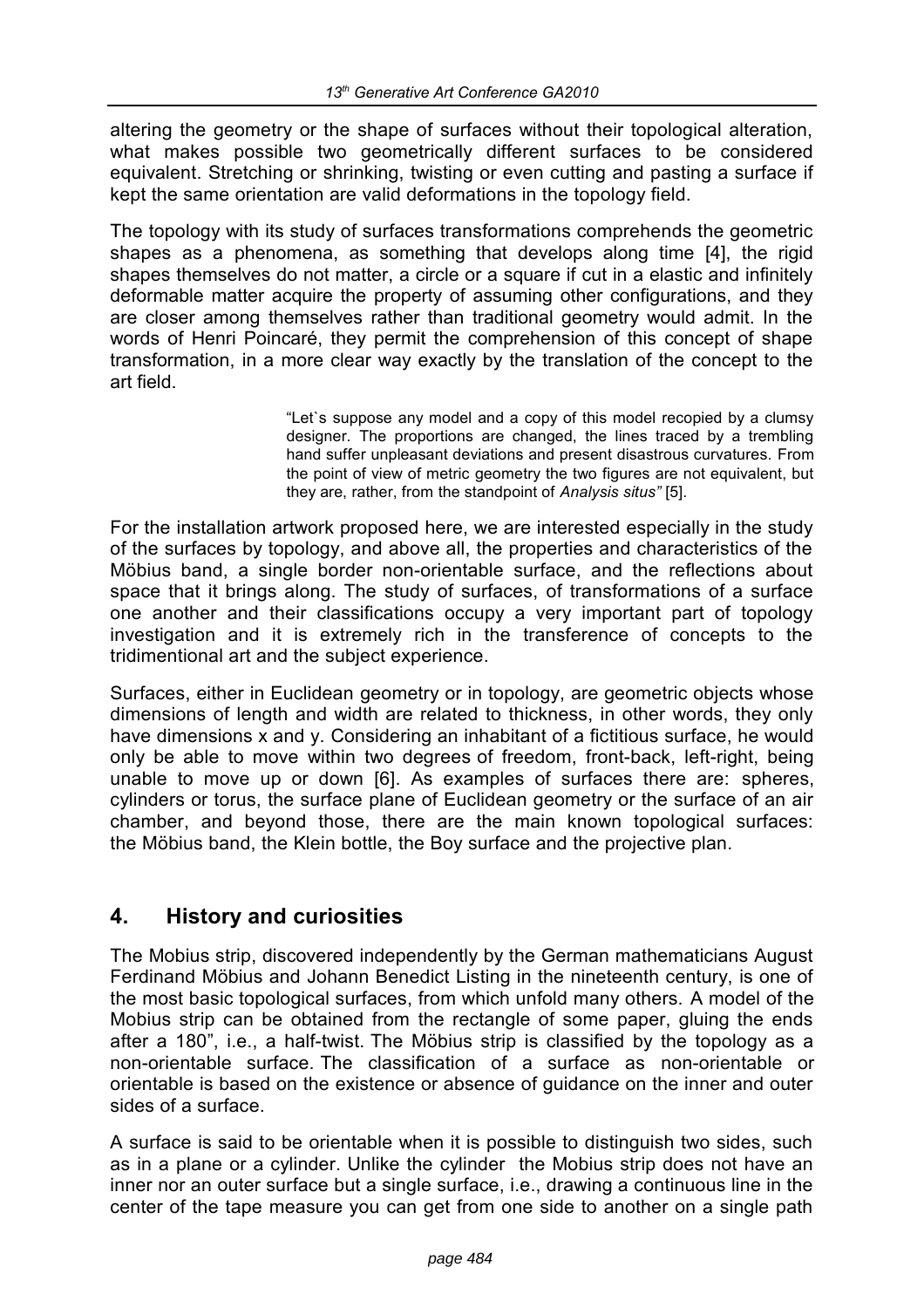which reverses its orientation

Two curiosities about the band lay on cuts that can be performed in their role model. The first is that, taking the midpoint of its width and cut a path across the extension of the length of the track, it will give way to a orientable band, twice longer and with four semi twists. The second is that taking 1/3 of the width and cutting a path across the span to find its beginning, the tape gives way to a orientable band, twice longer and with four semi twists, knotted with a Mobius strip of the same size than the original, only 2/3 narrower.

The Möbius band, due to its very specific topological properties, offers a both wide and rich field to think space. The Möbius band allows us to speculate new possibilities and to question opposition binomials, which are characteristic of the traditional space concepts - continuity and discontinuity, inside and outside, open and close, public and private, horizontal and vertical.

These binomials oppositions have always been used as spatial reference to the subject, in other words, the space was always conceived so that the subject would easily understand its position inside this space. The break with these binomials is a way of generating a new kind of space, a space that would dislocate, displace and disorient the subject and enrich the space experience. This hypothesis is brought up by the architect Peter Eisenman – "Suppose for a moment that architecture could be conceptualized as a Möbius strip, with an unbroken continuity between interior and exterior" [7], what would this mean in terms of the way we understand and apprehend the space?

# **5. Topology and Visual Arts**

The topology and the Möbius band became famous in the Visual Arts by its use in the work of M.C. Escher, which showed exactly the possibility of disorientation and detachment from the space organized by the traditional perspective. In this work we take the Möbius band and take it to the real space fruition using a Möbius band with three half-twists. Because of its odd number of twists this band is also a nonorientable and continuous surface. This band is enlaced by another strip, also a three half-twist strip but cut in the middle along its width. However the result is a strip with six half twists because of its even twist numbers, transforming it into an orientable surface.

The point is that, in the processes of experiencing the work of art, the subject would try to understand those particular properties of the Möbius band above all by the means of experimenting, moving and acting in that given space limited by these fabric strips while he would be touching and twisting the band. At the same time we aim this subject to be impelled to understand his or her location in relation to the rest of the space, reflecting upon the idea of being inside or outside the band. How does s/he relate to this space?

Since the Minimalism and Post-Minimalism the realization of the tridimentional work has become more and more dynamical and active. In this moment sculpture and arts in general have begin a process of detachment from the representational space to get closer to the real space. This detachment is one of the ideas defended by Rosalind Krauss in *Passages of Modern Sculpture* [8].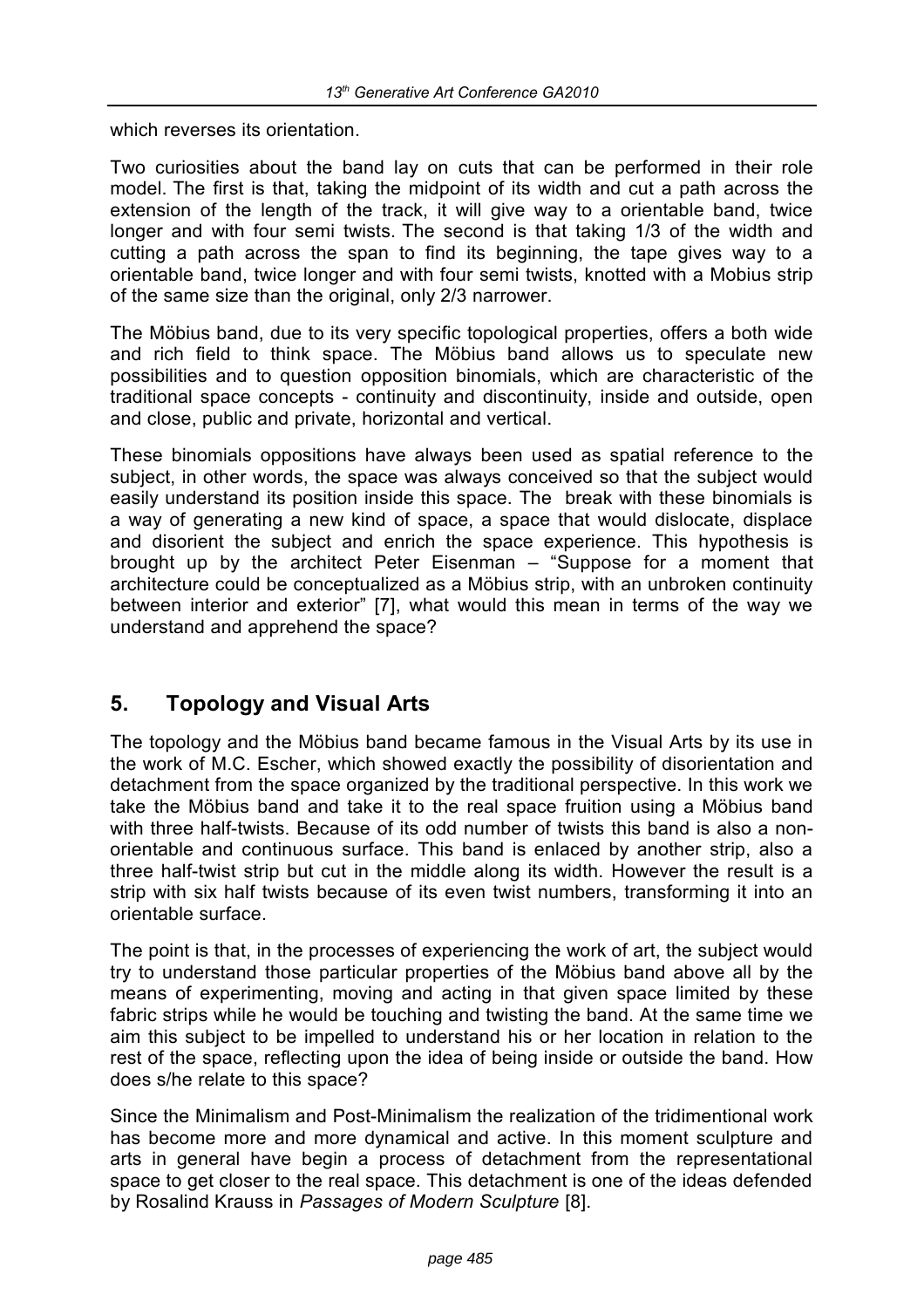From the renouncement of the representational space to the insertion in the real space, the tridimentional object was only one step away to become something that *generates* space instead of something that simply *lies* on space. Again is Krauss who reiterates this idea. In *Scuplture in the Expanded Field* [9] one of the reasons why the author points out a necessary review of what we call sculpture is actually this possibility of the sculpture to create or affect some space.

The approach of the tridimentional art work to the creation of space opens a possibility of reviewing the concept of meaning of the art work. The meaning shifts increasingly from the object to the experience, for the individual and unique moment in which the work stands in relation to the subject. The space of experience that Visual Arts and Installation Art can generate approaches what Eisenman [10] named "looking-back space". The looking-back space means for the architect the possibility to modify the relationship of fruition between subject and artwork and transfers the subject's gaze into space to look to himself, in order to recognize himself in relation to space.

# **6. Space fruition**

To achieve that kind of experiencing itself, this space is initially required to be somehow a disorientation space. It is this breaking with the traditional space that allows the possibility of the looking back - out of a space that is easily recognized, the subject needs to look at itself in relation to the spatial positioning, in order to understand this non-orientable spatiality.



*Image of Möbius room simulation*

Therefore the choice of the Möbius band as a shape in this new form of experience of three-dimensional artwork happens both literally and metaphorically as a chosen figure. The aesthetic experience of this work requires a subject and a phenomenological body, insofar as the need for the observer to measure the space based on himself, on his own body and his position in this space, experiencing not only space but his own materiality in relation to space. The meaning of this experience depends, therefore, only on the relation with the subject. From this